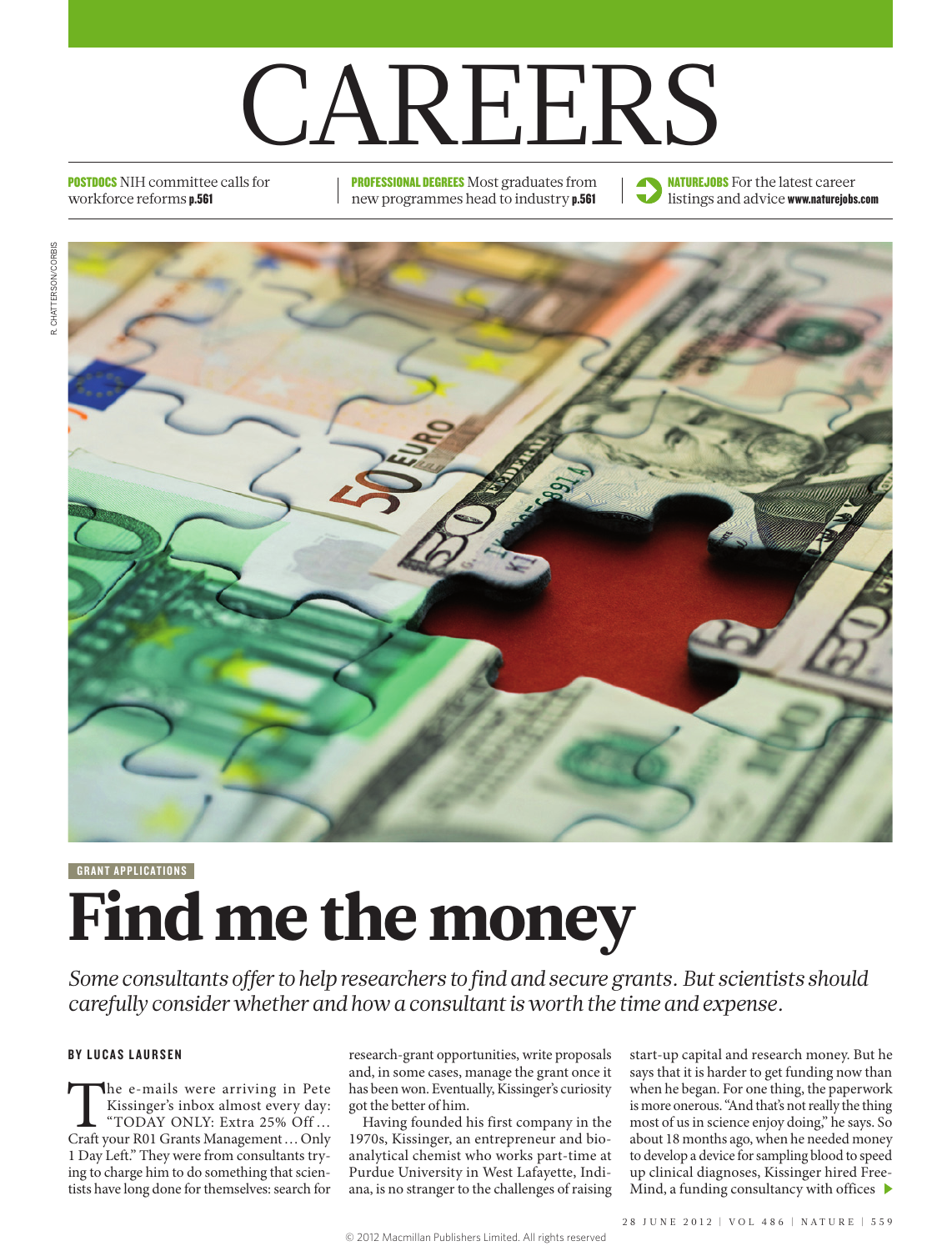### **CAREERS**

in Boston, Massachusetts, and in Jerusalem. He is waiting for decisions on two applications that he made last year with their help, and on another that was put together in March.

Types of funding finder range from services offering online information packs that cost a few hundred dollars to consulting firms such as FreeMind, which can charge up to 10% of the grant total. In return, they offer familiarity with the applications process and established relationships with the programme officers and businesses that are offering the funds. Nothing stops a scientist from going directly to the US National Science Foundation for funding information, notes Ram May-Ron, vice-president of FreeMind. "We don't claim to have any special powers, but we have lots of experience."

Consultants say that they can help to highlight and emphasize the aspects of a proposal that increase the chances of funding. "It's not just about how you raise money, it's about how to direct what you're doing in a fashion that will extract the social, medical and financial value of it," says Mark Goldstein, chief scientific officer of MammaCare, a medical-device firm based in Gainesville, Florida. Goldstein has worked with Kirk Macolini, a funding finder at Centurion Technologies in Ithaca, New York, for more than 10 years.

Making the most of that help means knowing when to seek assistance, whom to ask for it and how to work well with a consultant.

#### REACHING OUT

The emergence of funding finders reflects the growing specialization and competition in science. Just as postdocs and technicians handle the nitty-gritty of experiments so that principal investigators can concentrate on guiding their laboratory's research, some lab leaders are also seeking help with finding, winning and maintaining funding. "The nice thing is he does it all, from soup to nuts. It's free and clear of my office," says Ajit Varki, a glycobiologist at the University of California, San Diego, who hired Macolini to help him to get funding for a pharmaceutical start-up now called Sialix, based in Vista, California.

But hiring a funding finder itself requires careful planning. Researchers must consider how they will work with the consultant and other project collaborators to make the most of the time invested in the grant application. It helps to understand that funding finders cannot do all the work themselves. "If somebody drops an idea in our lap and says, 'Write a proposal', it would be quite difficult," says Ian Eden, a senior consultant at Arttic in Derby, UK. "We work with them, not on our own." Researchers need to set aside time to discuss their goals, answer technical questions about their research, evaluate suggestions from the consultant and produce and execute a strategy based on those discussions.

However, young researchers should begin by seeking funding advice from their home



**how to maximize their chances of winning a grant.**

institutions, says Alan Rebar, executive director of Discovery Park, a research-coordination centre at Purdue that organizes networking events with other grant seekers. Universities often skim off a percentage of their researchers' grants for overhead costs and devote administrative resources to helping scientists seek funding, so they usually prefer researchers to seek help internally, and may even prohibit them from using university funds to pay outsiders. The situation can become complicated, however, when researchers want to transfer their research from the academic to the commercial sector. "I can't use university resources to do an outside business application," says Kissinger.

Funding finders all say that their clients have higher success rates on average than scientists acting alone, although such claims are impossible to verify. The US National Institutes of Health reports that 11% of applications to the first round of its Small Business Innovation Research grants, which aim to help small businesses to commercialize research results, are successful. May-Ron says that 30–40% of his clients' applications for those grants are successful.

In addition to proposal-writing help, some firms offer networking tips and strategic guidance. Gonzalo de Silva, a consultant at the Euro-Funding Advisory Group in Madrid, notes that to be eligible for many European grants, research teams must include scientists in different countries as well as an industry partner; funding finders can help to make connections between potential collaborators. "That's where we add the most value, because we have a lot of contacts with businesses and experience," says de Silva.

Funding consultants tend to deal repeatedly with the same contacts in business and